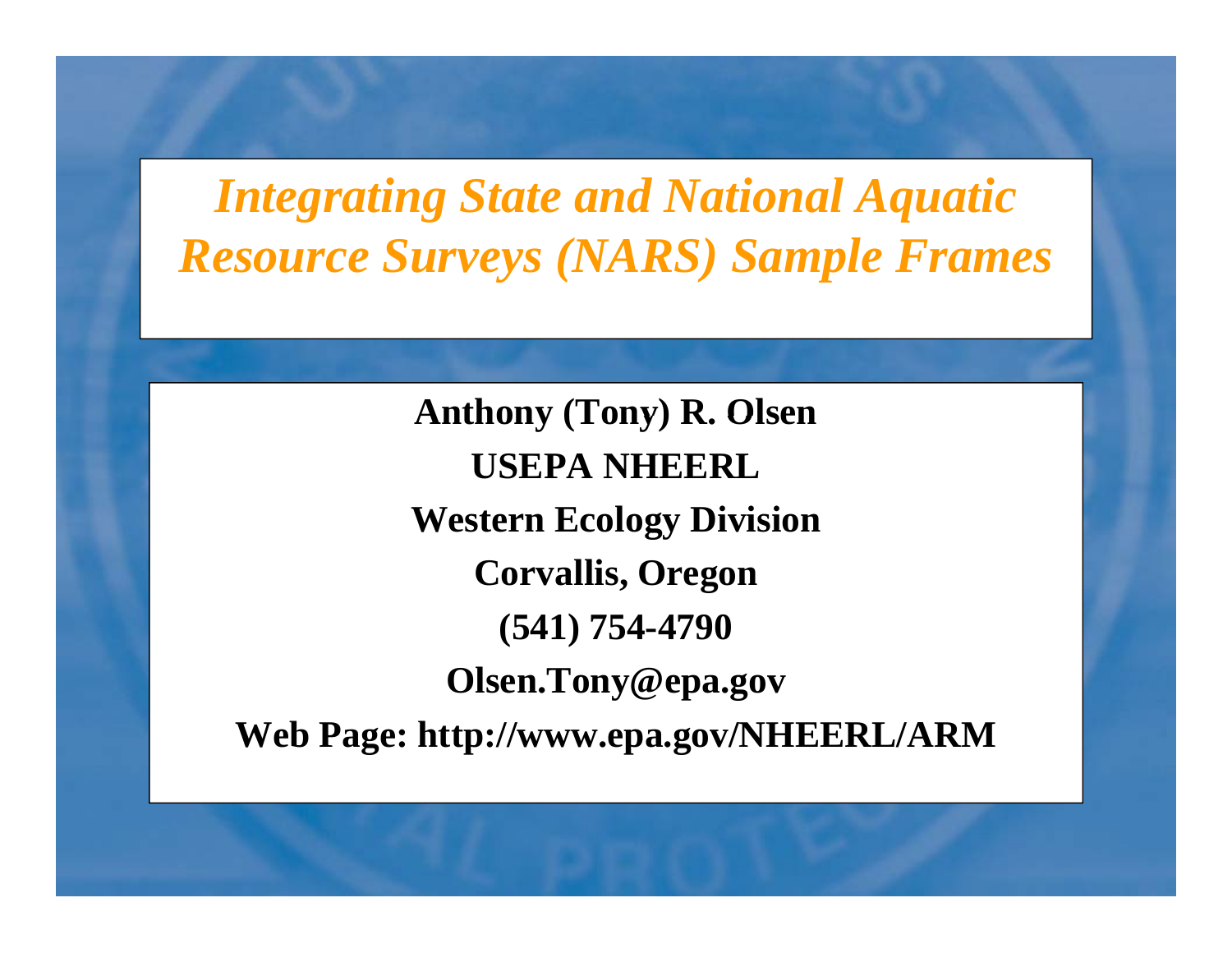#### *National Water Quality Monitoring Council: Monitoring Framework*



- •View as information system
- • Monitoring pieces must be designed and implemented to fit together
- • Comprehensive monitoring strategy can become central organizing approach to managing all waters in a state
- • National monitoring requires consistent framework
- • Reference: Water Resources IMPACT, September 2003 issue

#### **RESEARCH & DEVELOPMENT**

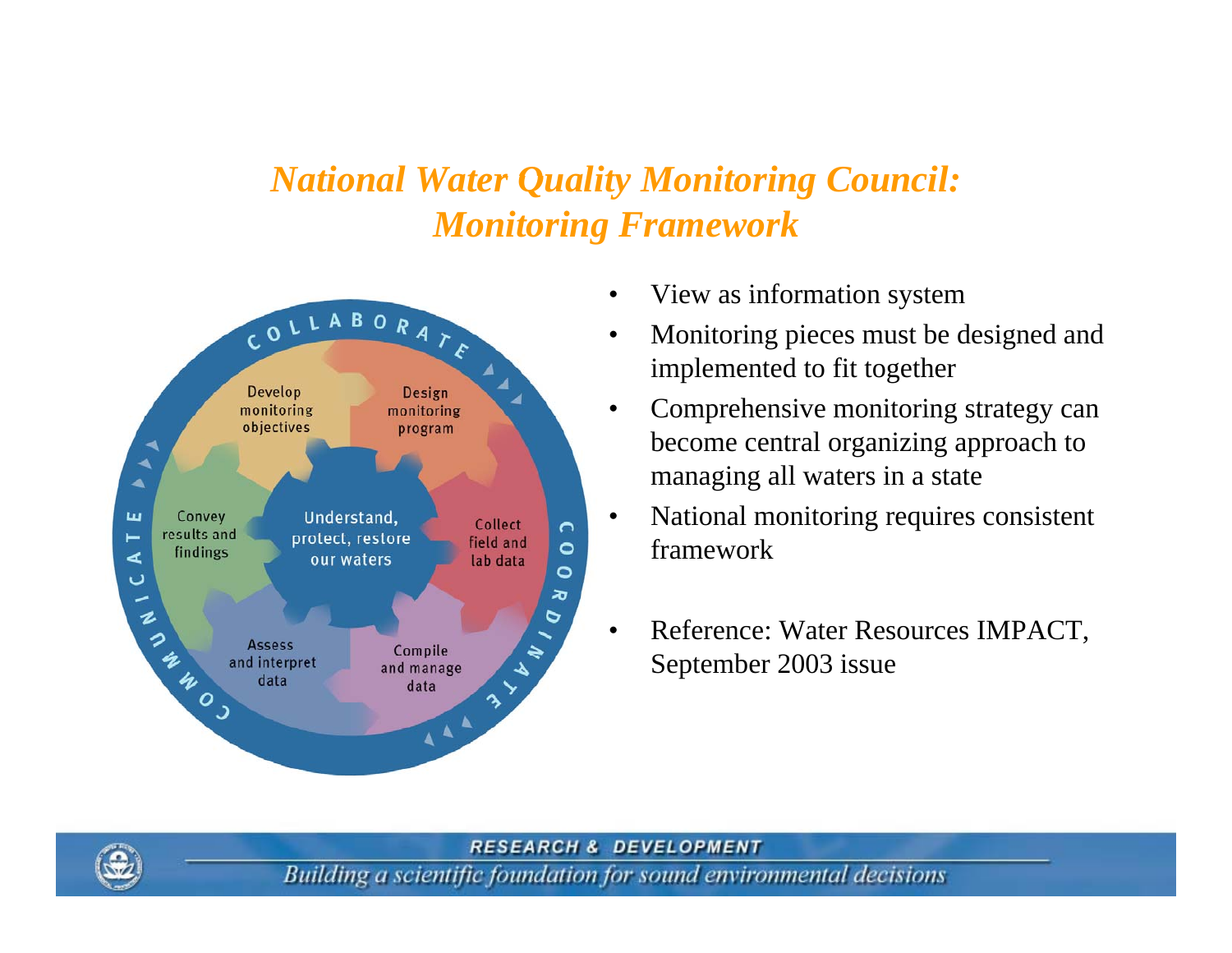# *Target Population, Sample Frame & Sampled Population*

- • **Target population**: an explicit written definition of the aquatic resource to be monitored
- **Sample frame**: a GIS representation of the aquatic resource target population used in the selection of the sample.
- **Sampled population**: the portion of the target population that might have been selected to be sampled and that could have been sampled in the field.



**RESEARCH & DEVELOPMENT**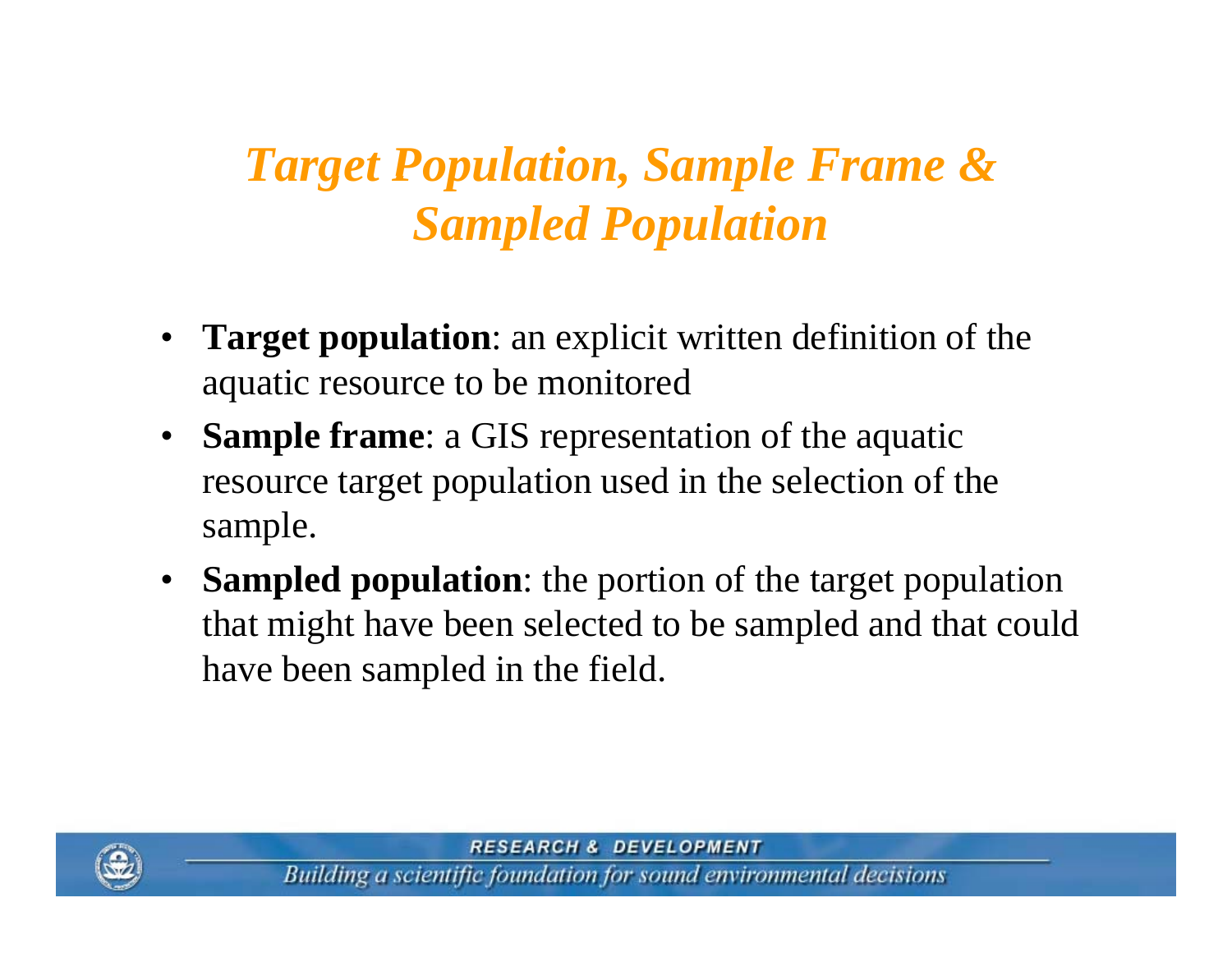## We Live in an Imperfect World...



Ideally, cyan, yellow, gray squares would overlap completely

**RESEARCH & DEVELOPMENT** 

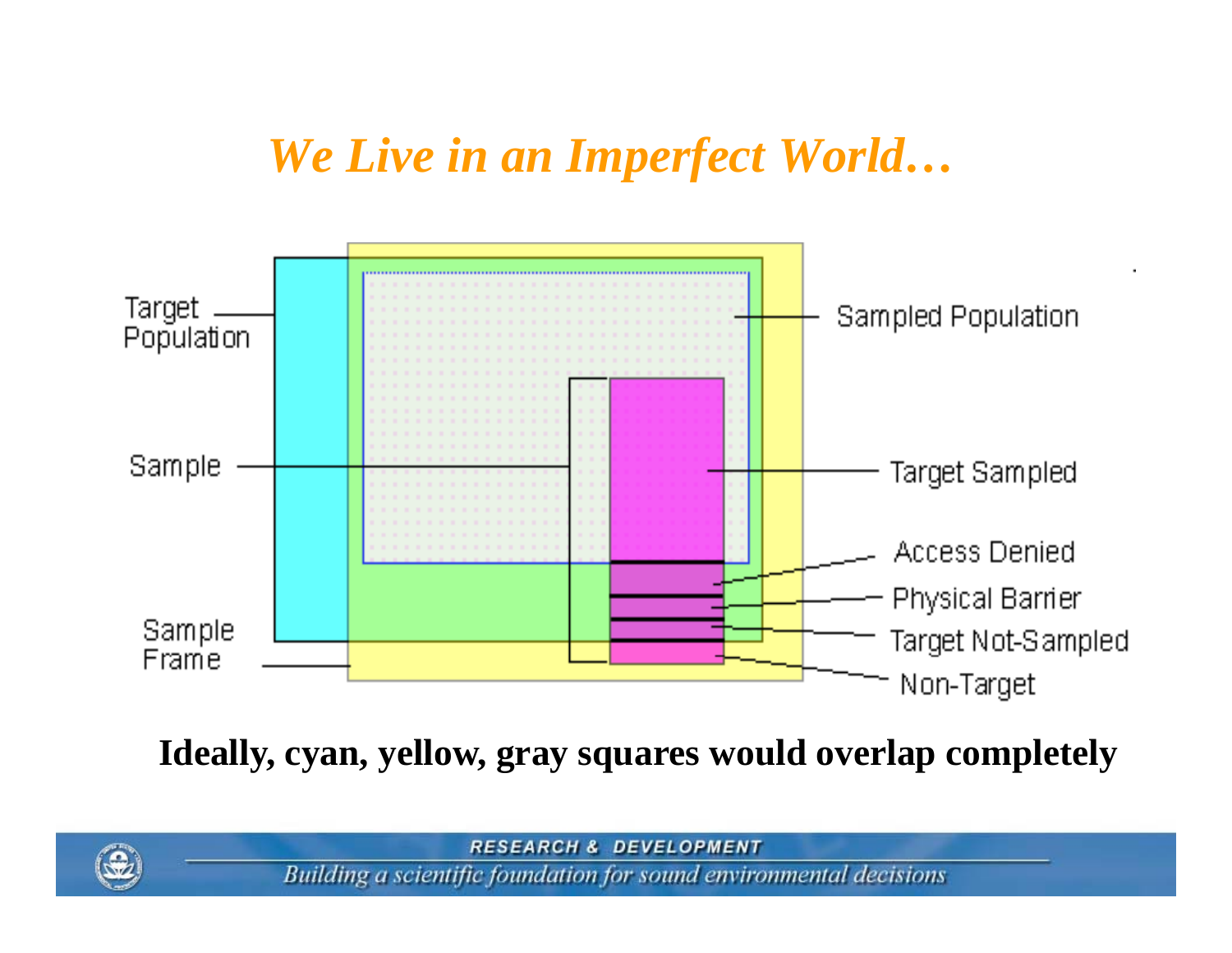## *Target Populations: NARS & States*



- $\bullet$  Target populations for NARS and State may differ due to different monitoring objectives
- $\bullet$  Differences must be understood to integrate monitoring programs
- $\bullet$ Consequently sample frames may differ

**RESEARCH & DEVELOPMENT** 

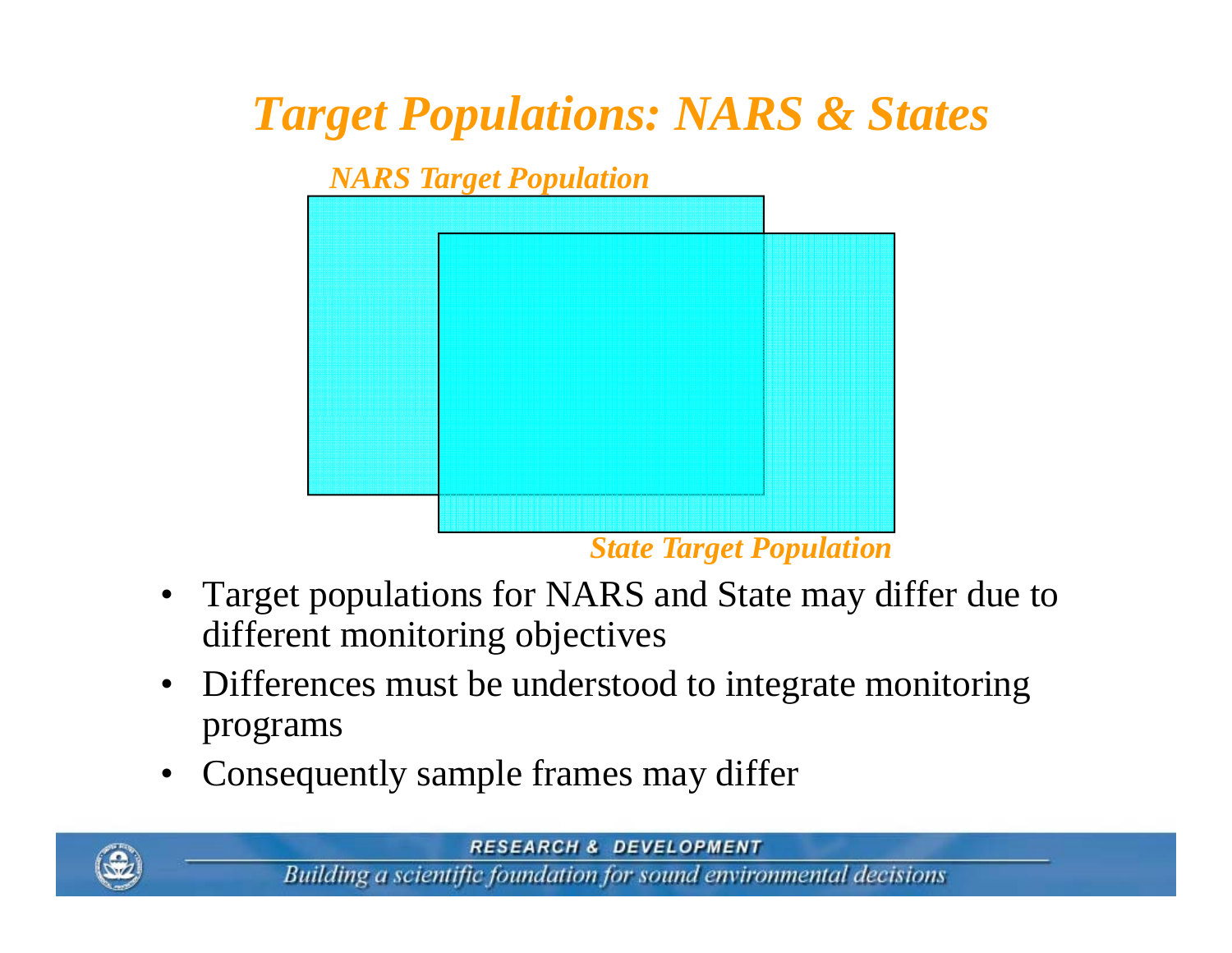### *Sample Frames: NARS & States*



**State Sam ple Frame**

- Sample frames for NARS and State may differ due to
	- **•** Different target populations
	- ٠ Different source material
	- ٠ State knowledge leading to improvements
- NARS sample frame can be improved
	- by incorporating state improvements
	- while ensuring NARS sample frame covers NARS target sample frame

**RESEARCH & DEVELOPMENT** 

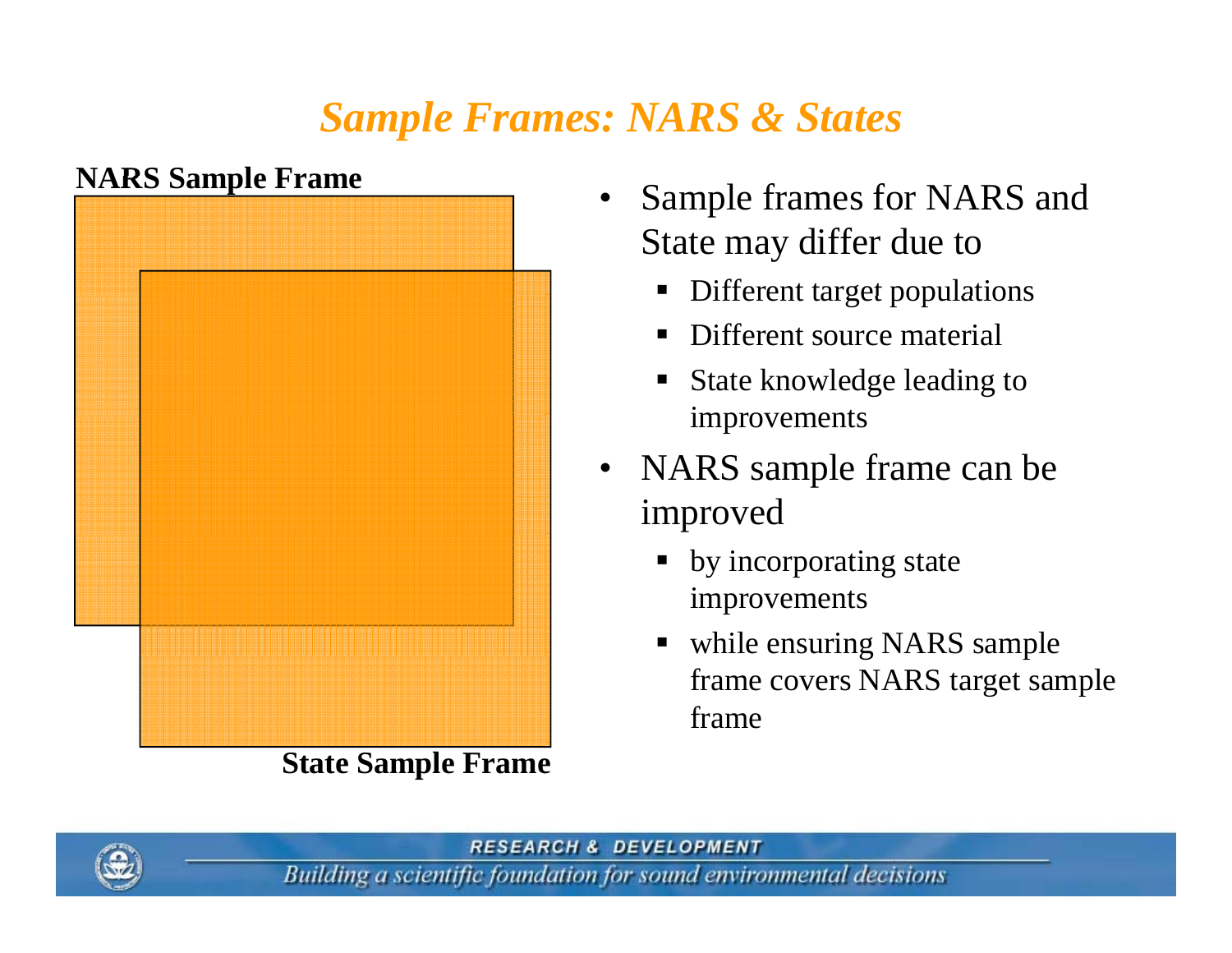

#### *Why Improve NARS and State Sample Frames?*

- •Sample frame over coverage of target population
	- States & NARS spend too much effort on screening non-target sites
	- $\blacksquare$ Less assurance that survey design provides desired sample sizes
- •• Sample frame under coverage of target population
	- $\blacksquare$  Portion of target population is excluded which leads to sampled population being smaller than target population

**RESEARCH & DEVELOPMENT** Building a scientific foundation for sound environmental decisions

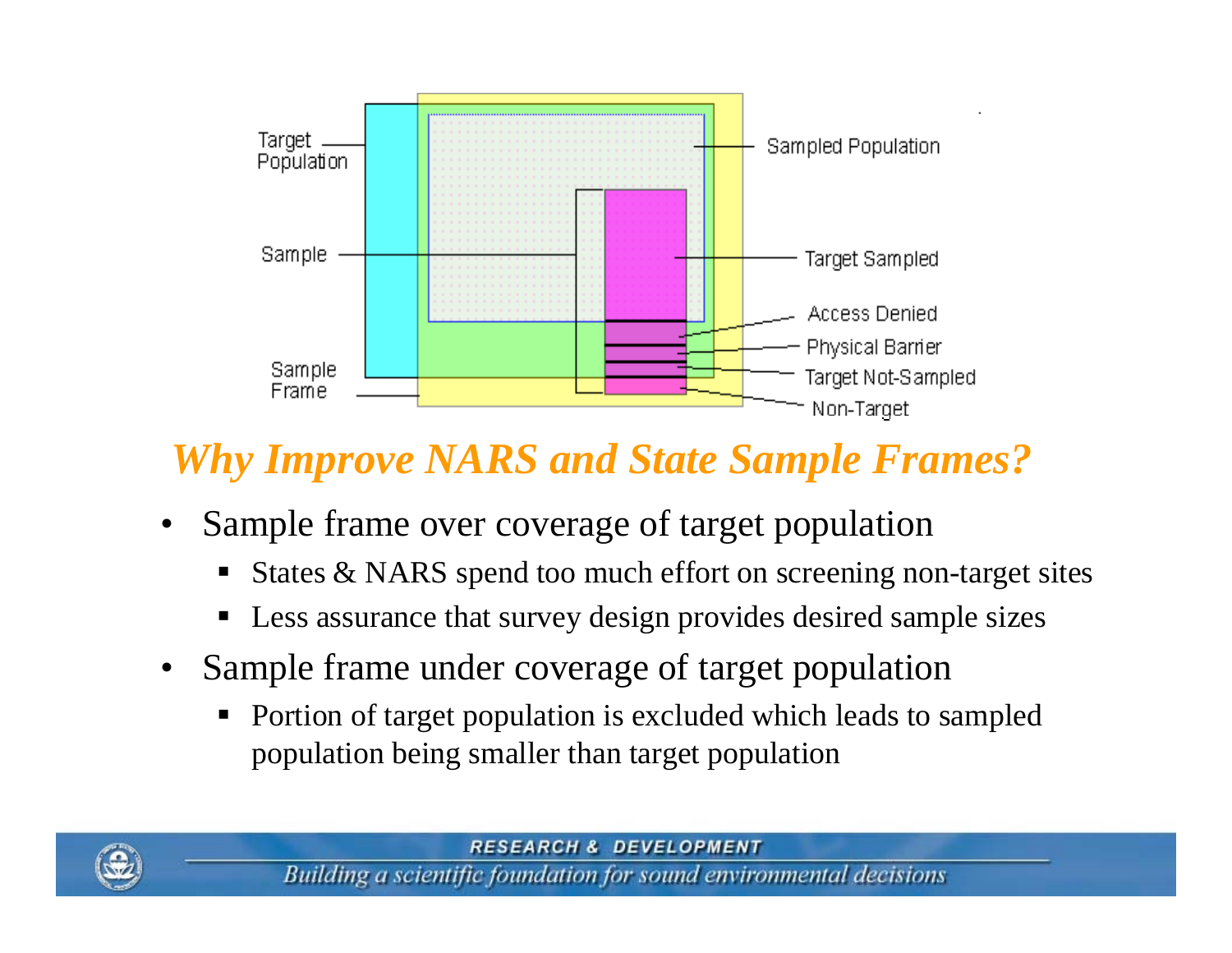## *Sample Frame: Rivers and Streams*

- • Linear network GIS layer that ideally includes only the rivers and streams in the target population
- National Rivers and Streams Assessment sample frame
	- $\blacksquare$  Derived from NHD-Plus
		- $\bullet$ • Includes linear features that are not rivers and streams in target population
		- Excludes rivers and streams that are in target population
	- NRSA sample frame
		- Extracts subset of NHD-Plus
		- Adds attributes required for design
- • State sample frames
	- Derivation may differ by state

**RESEARCH & DEVELOPMENT** 

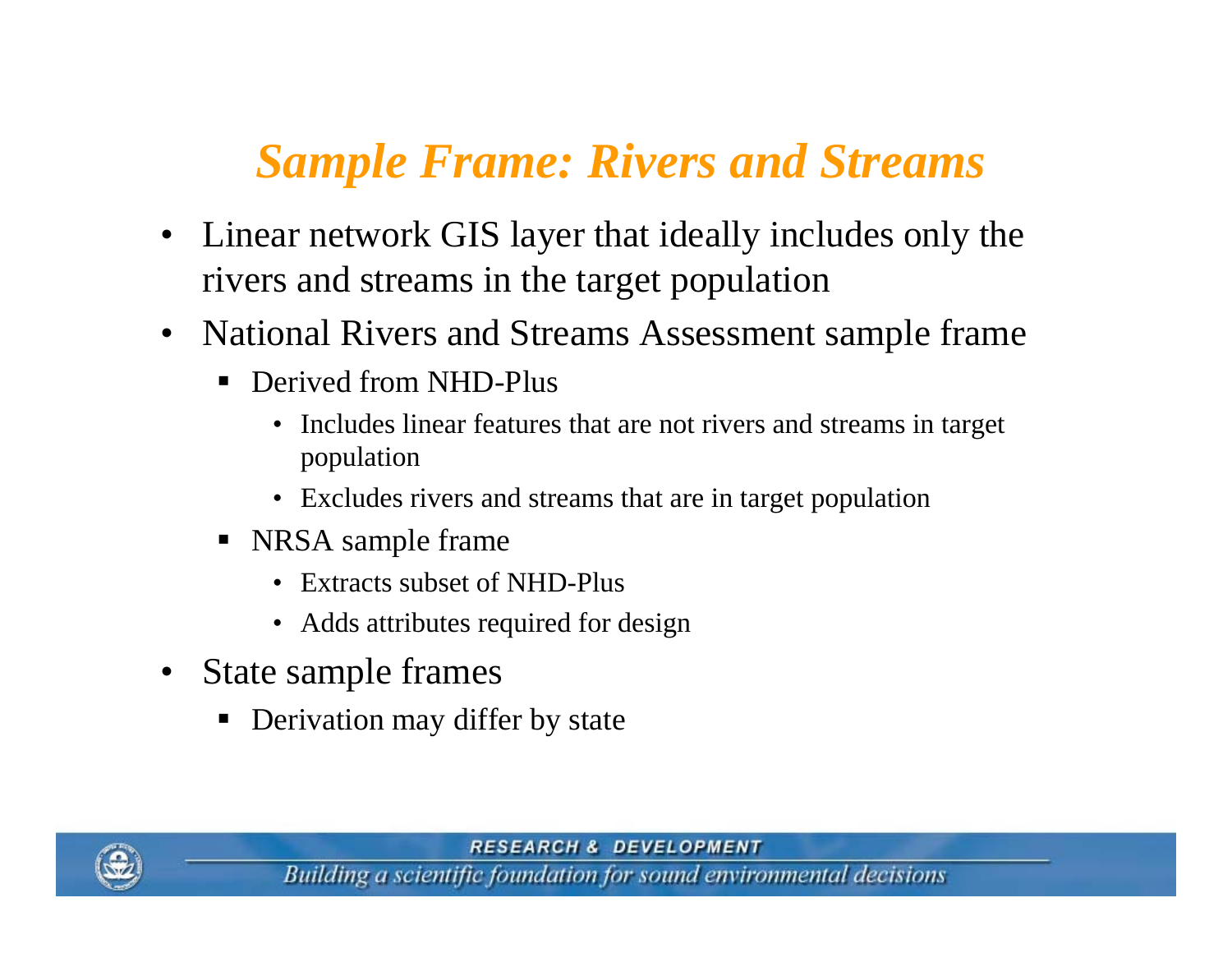# *Sample Frame: Lakes*

- • Polygon and point GIS layers that ideally include only the lakes and reservoirs in the target population
- • National Lake Assessment sample frame
	- $\blacksquare$  Derived from NHD-Plus
		- Includes lake features that are not lakes and reservoirs in target population
		- Excludes lakes and reservoirs that are in target population
	- NRSA sample frame
		- Extracts subset of NHD-Plus
		- Adds attributes required for design
- • State sam ple frames
	- ٠ Derivation differs by state

**RESEARCH & DEVELOPMENT** 

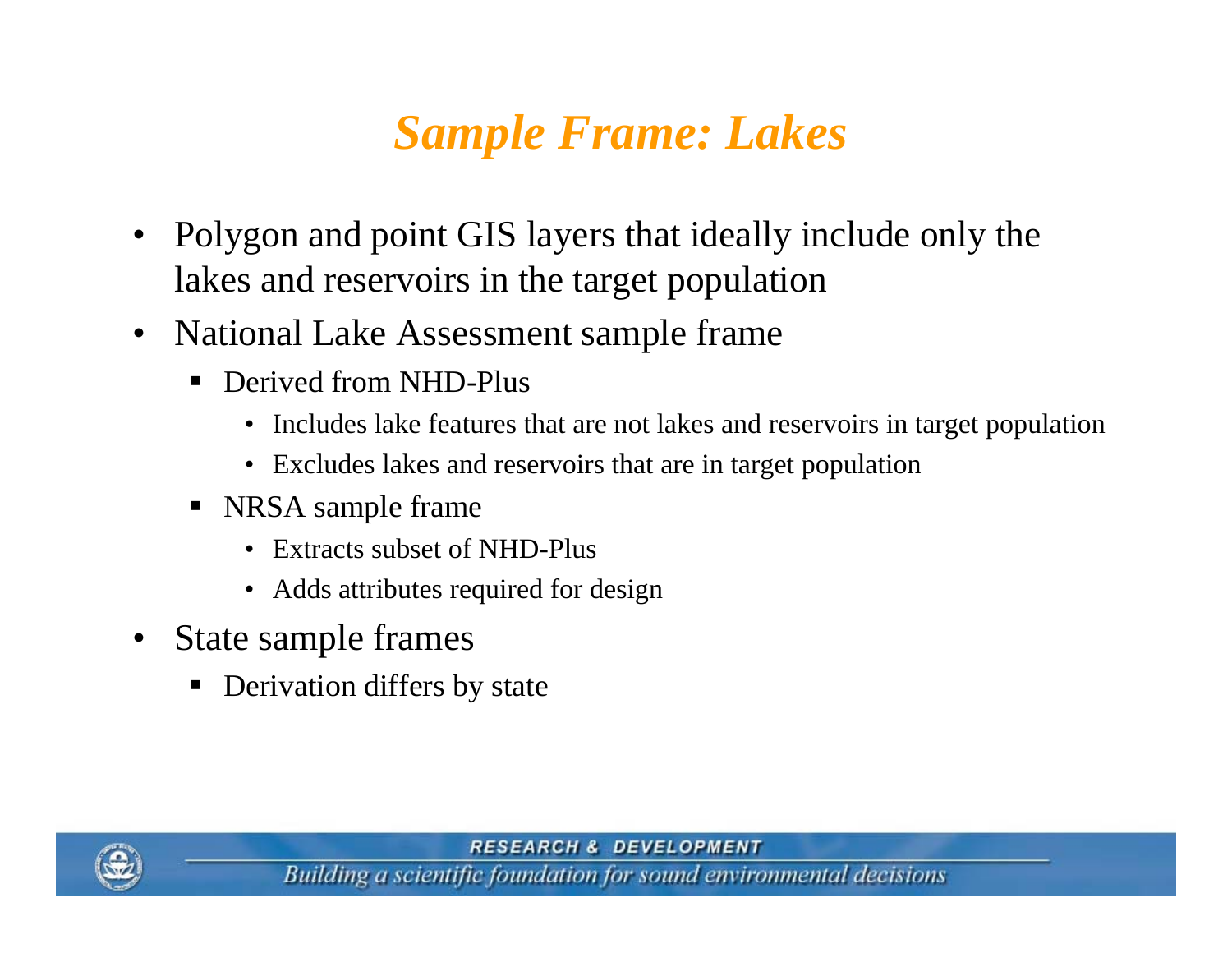## *NARS Sample Frame: Coastal Waters*

- $\bullet$  Polygon GIS layer that ideally includes only the coastal waters in the target population
- $\bullet$  National Coastal Condition Assessment sample frame
	- Complex History for Derivation
		- Based on NHD Coastline and coastal double line rivers
		- Rule for creating polygons based on size and shape of estuaries and emba yments
		- Additional attributes added for design
		- Several portions updated using GIS layers from states and large estuary organizations
- • State sample frames
	- ٠ Derivation differs by state

**RESEARCH & DEVELOPMENT** 

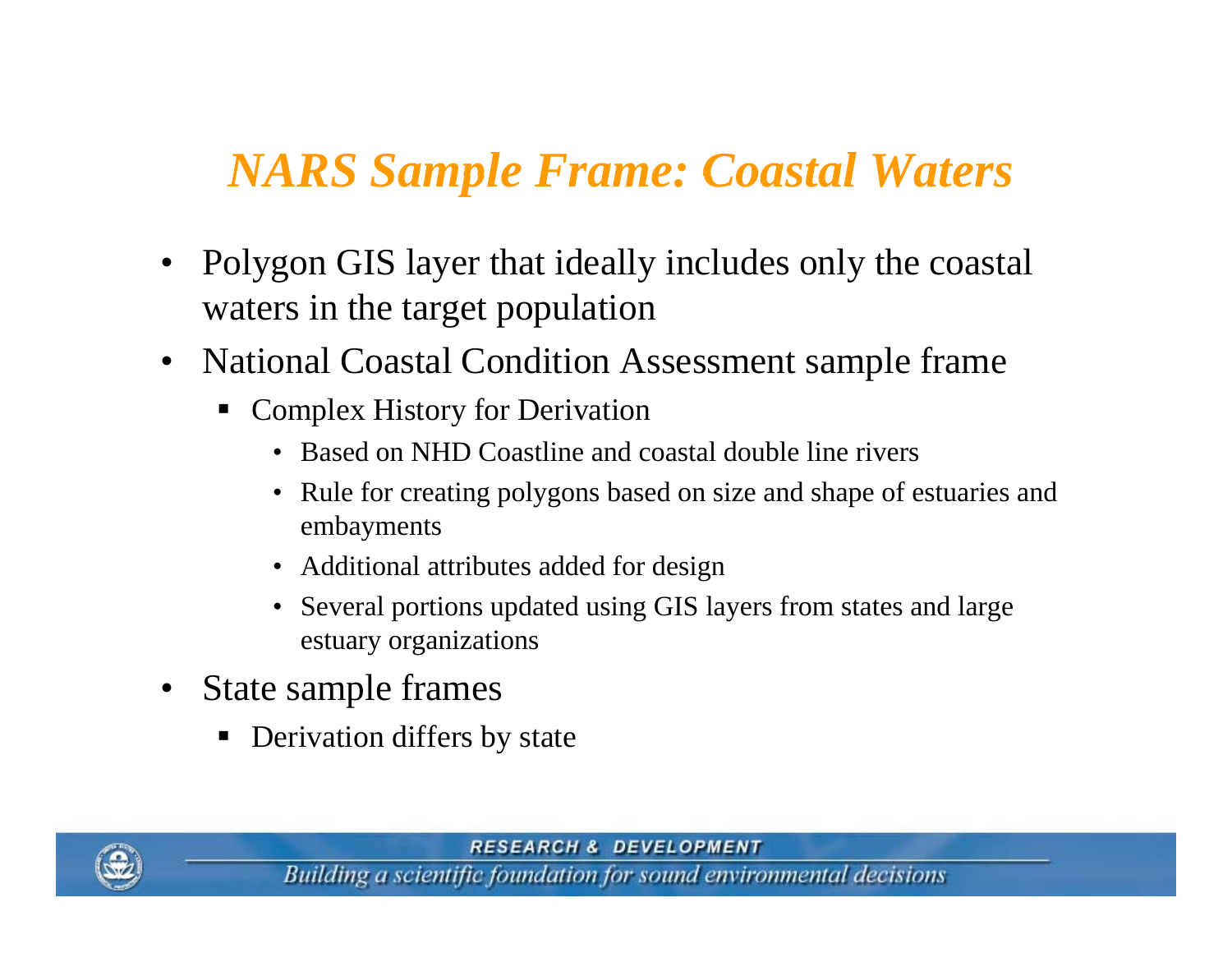## *Sample Frame: Wetlands*

- $\bullet$  Polygon GIS layer that ideally includes only the wetlands in the target population
- $\bullet$ National Wetland Condition Assessment sample frame
	- $\blacksquare$ Stage 1: FWS 2 mi x 2 mi plot grid across the United States
	- Stage 2: Wetland polygons from FWS National Status & Trend plots



**RESEARCH & DEVELOPMENT**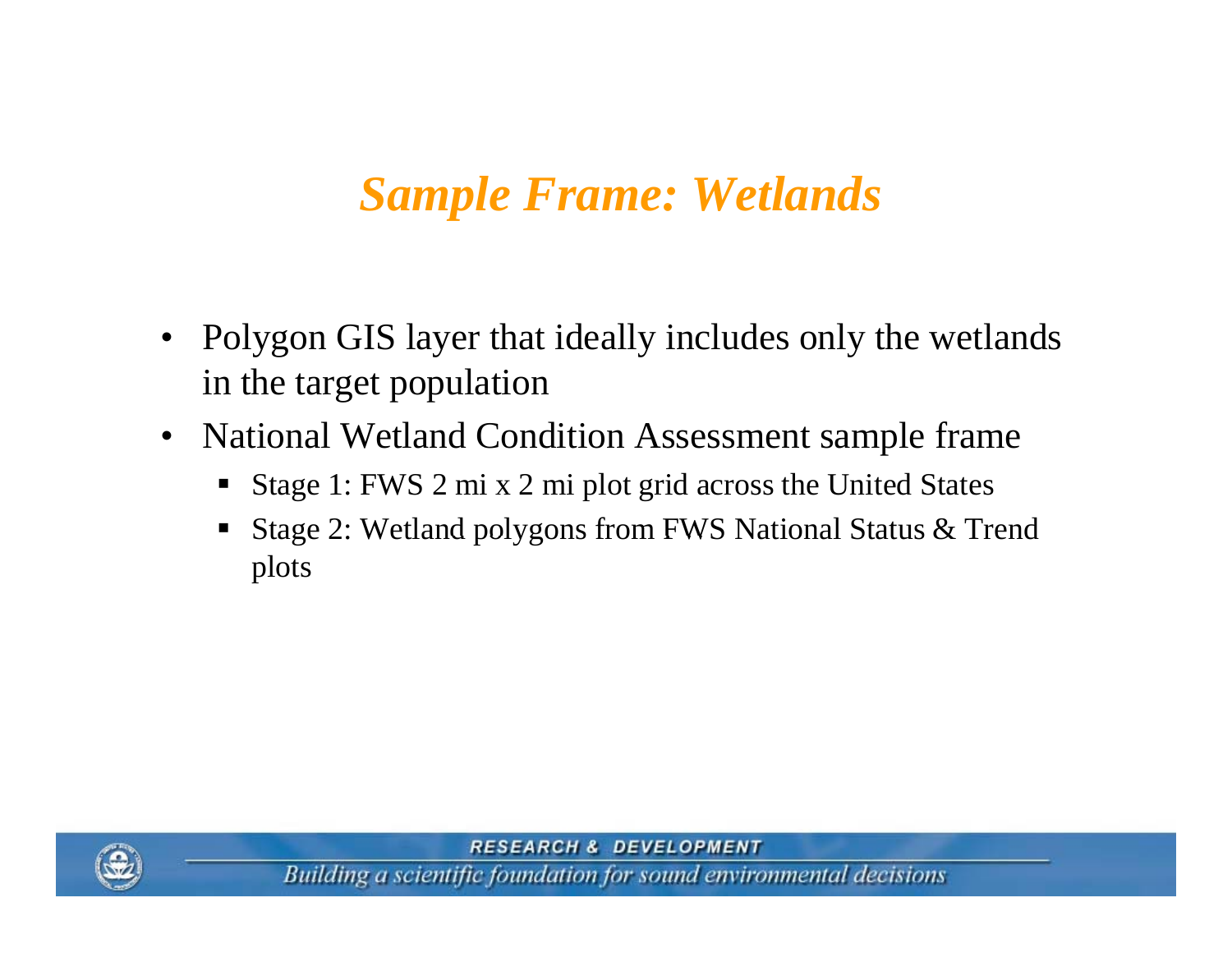## *Workshop Agenda*

- •NHD and NHD-Plus use in NARS (Tommy Dewald)
- $\bullet$  Kansas Surface Water Registry for streams and rivers (Liz Smith)
- •South Dakota lakes (Sean Kruger)
- • Sample frame discussions
	- $\blacksquare$ National Lake Assessment 2012
	- $\blacksquare$ National Rivers & Streams Assessment 2013-14
- $\bullet$  Discussion objectives
	- Harmonize state and NARS sample frames
	- $\blacksquare$  Transition to state survey designs as basis for NARS survey designs

**RESEARCH & DEVELOPMENT**